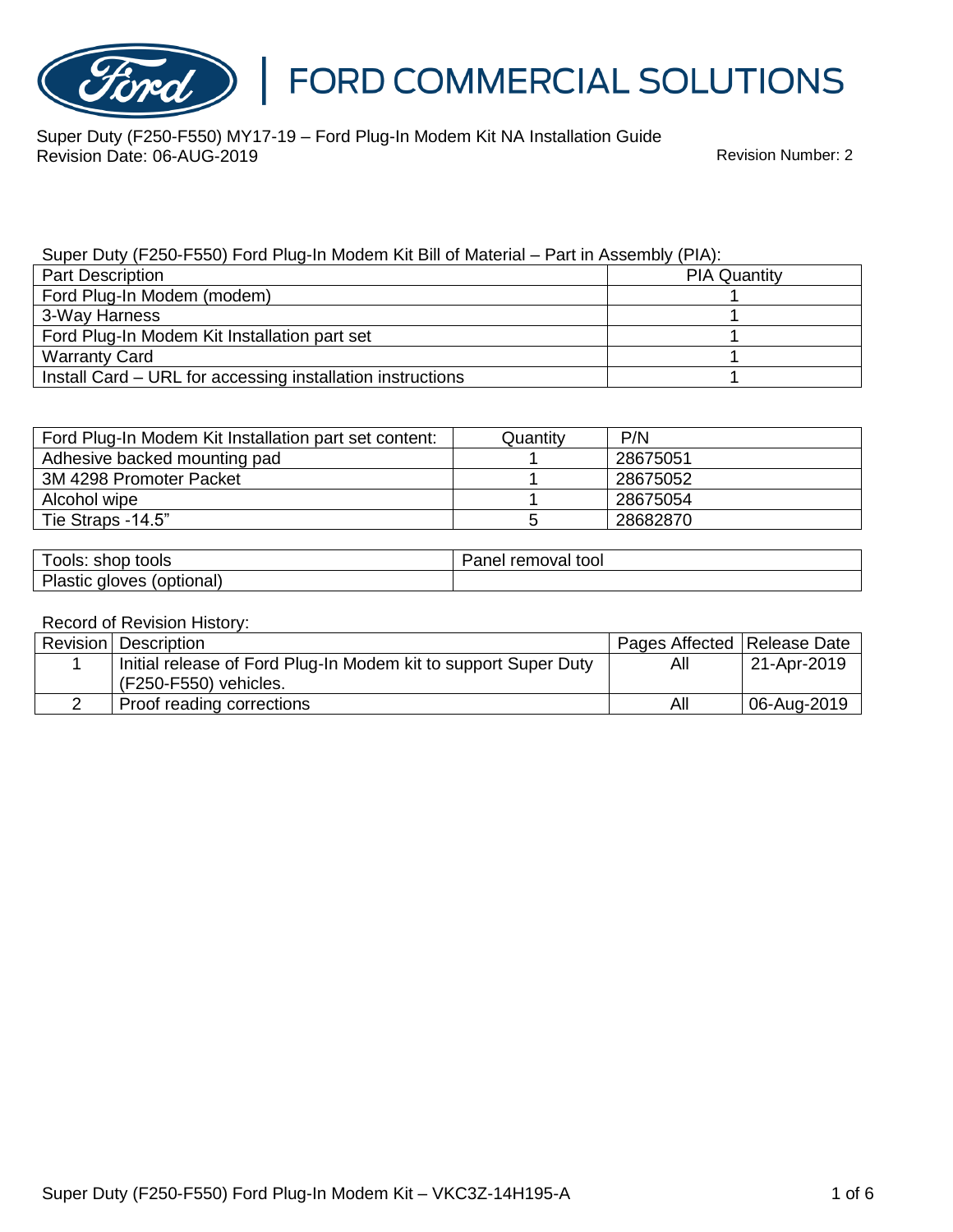

Super Duty (F250-F550) MY17-19 – Ford Plug-In Modem Kit NA Installation Guide Revision Date: 06-AUG-2019 Revision Number: 2

# **Ford Plug-In Modem Kit – Content** Mounting Pad 3-Way Harness Ford Plug-In Modem 3M 4298 promoter packet

### **Ford Plug-In Modem Kit – Installation Procedure – Pre-install list**

- Read the installation procedure thoroughly before proceeding; modem location and orientation are critical to cellular/GPS connectivity and the kit's overall performance.
- Run standard vehicle diagnostics to check if any codes are set before the Ford Plug-In Modem installation. Repair vehicle if necessary before proceeding.
- Refer to Ford Workshop Manual Instructions for vehicle disassemble and reassemble instructions. All torque values are 1.5Nm+/-0.2Nm (13.3In-Lbs+/-1.8In-Lbs) unless otherwise specified in workshop manual or in these instructions.
- Set all fasteners aside for reassembly.
- Ensure the ignition switch is off, engine is off, and all accessories are off remove key from ignition and set aside.
- The Electronic Serial Number (ESN) located on the top of the Modem and the outside of the Ford Plug-In Modem Kit box is required to validate proper installation. **Tip:** Take a picture or record the ESN for use later

### **1. Vehicle Disassembly**

- 1.1 Remove the Vent trim panel to access the Ford Plug-In Modem mounting position and the harness routing.
	- Open the driver door to access the vent trim panel.
	- Use a panel removal tool to release trim panel, set panel aside.



Take care not to break off the vent trim panel tab.

• Remove screw below HVAC duct to access the top surface of the duct, set screw aside.



1.2 Disconnect the vehicle harness electrical connector from the Gateway Module A (GWM) (also known as Smart Data Link Connector) for the harness installation (Ignition must be off including all accessories off)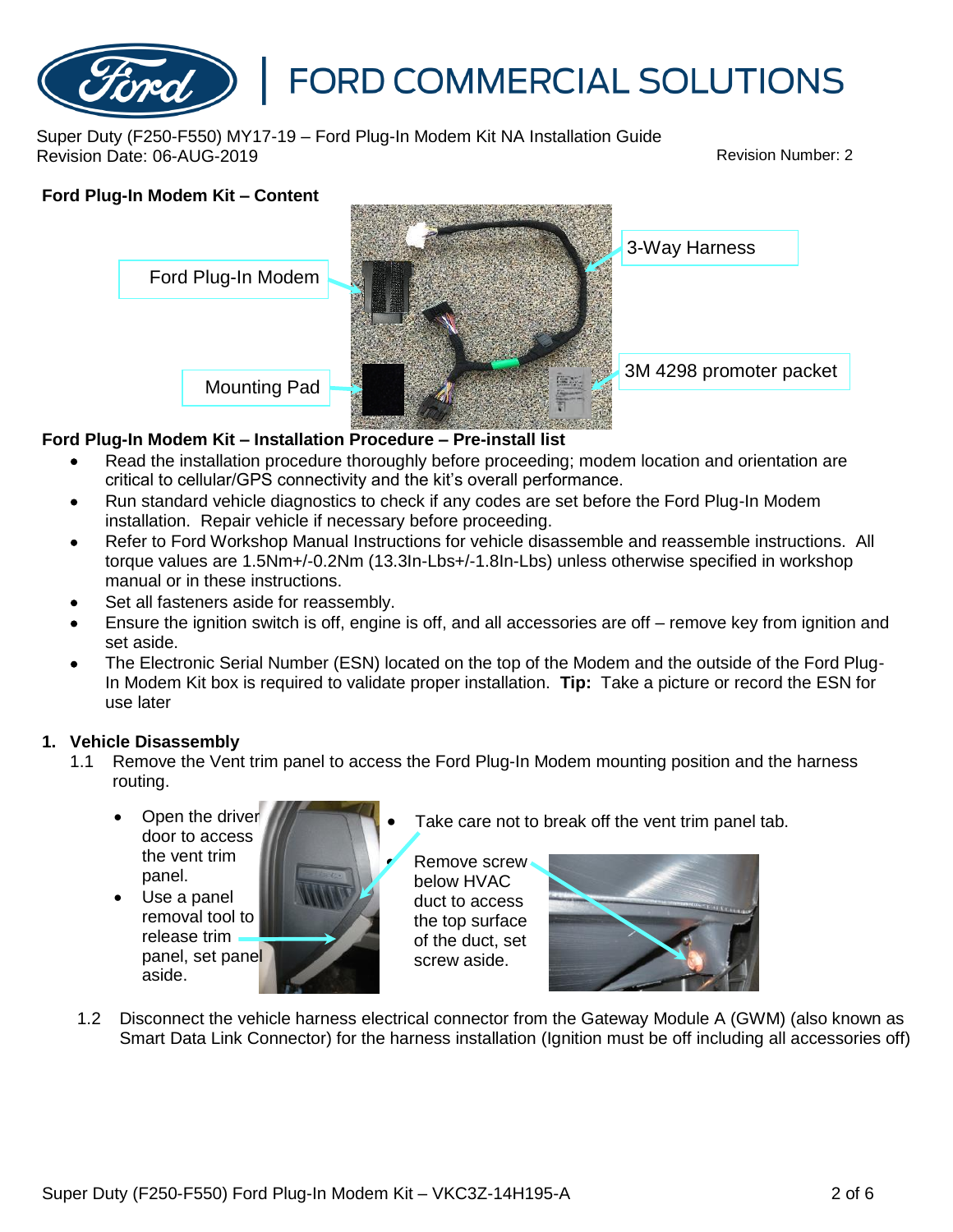Super Duty (F250-F550) MY17-19 – Ford Plug-In Modem Kit NA Installation Guide Revision Date: 06-AUG-2019 Revision Number: 2

the steering wheel.

connector. -

## **2. Vehicle Preparation**

- 2.1 Inspect the Ford Plug-In Modem's mounting location surface prep.
	- 2.1.1 The modem's mounting location is on the top surface of the duct; position the duct slightly down and visually inspect the surface to ensure it is free of any contaminants.

The GWM is attached to the knee panel

o Disconnect vehicle harness electrical

bracket in the driver knee zone.

Surface prep: the top surface of the duct should be clean and dry before applying the 3M promoter.

- Clean the surface area slightly larger than the mounting pad with the isopropyl alcohol wipe provided.
- Use area highlighted in picture for promoter application next.
- 2.2 Promoter application instructions

The kit contains a 3M 4298 promoter packet and an adhesive backed pad for mounting the Ford Plug-In Modem. (Please follow the 3M application instructions included in the next step to prepare the mounting surface for the pad.)

3M 4298 packet contains an applicator sponge soaking in promoter liquid - the liquid contents of the packet should be used as soon as possible after opening.

3M 4298 Application instructions - Hold the packet upright and avoid squeezing the packet. The packet can be opened by tearing across the packet at the notches. This will expose the sponge applicator. Do not remove the sponge or squeeze a freshly opened packet to prevent spillage. Handling the bottom section of the packet should enable application of 3M adhesion promoter 4298 with no mess. Apply a thin, uniform coating to the bonding surface, using the minimum amount that will fully coat the surface. A wet coating thickness of 0.002 inch or less is recommended. Apply promoter to the areas that will be covered with adhesive side of mounting pad. Although drying times may vary due to temperature and/or humidity, a drying time of 30 to 90 seconds is typically indicative of this thickness. The promoter should be dry before applying pad. Reference: 3M. "Adhesion Promoter 4298 for Professional Market Applications." 3M Multimedia, March-2003. Web. 22-July-2014 **[http://multimedia.3m.com/mws/mediawebserver?mwsId=SSSSSufSevTsZxtUNY\\_G5xfSevUqevTSevTSevTS](http://multimedia.3m.com/mws/mediawebserver?mwsId=SSSSSufSevTsZxtUNY_G5xfSevUqevTSevTSevTSeSSSSSS--) [eSSSSSS--](http://multimedia.3m.com/mws/mediawebserver?mwsId=SSSSSufSevTsZxtUNY_G5xfSevUqevTSevTSevTSeSSSSSS--).**

- 2.3 Application of promoter to the mounting surface.
	- 2.3.1 Apply a thin coating of promoter along the flat surface and over the edge on each side of the HVAC duct in the highlighted area pictured above in the surface prep section.
- 2.4 Application of the mounting pad on the prepared surface.





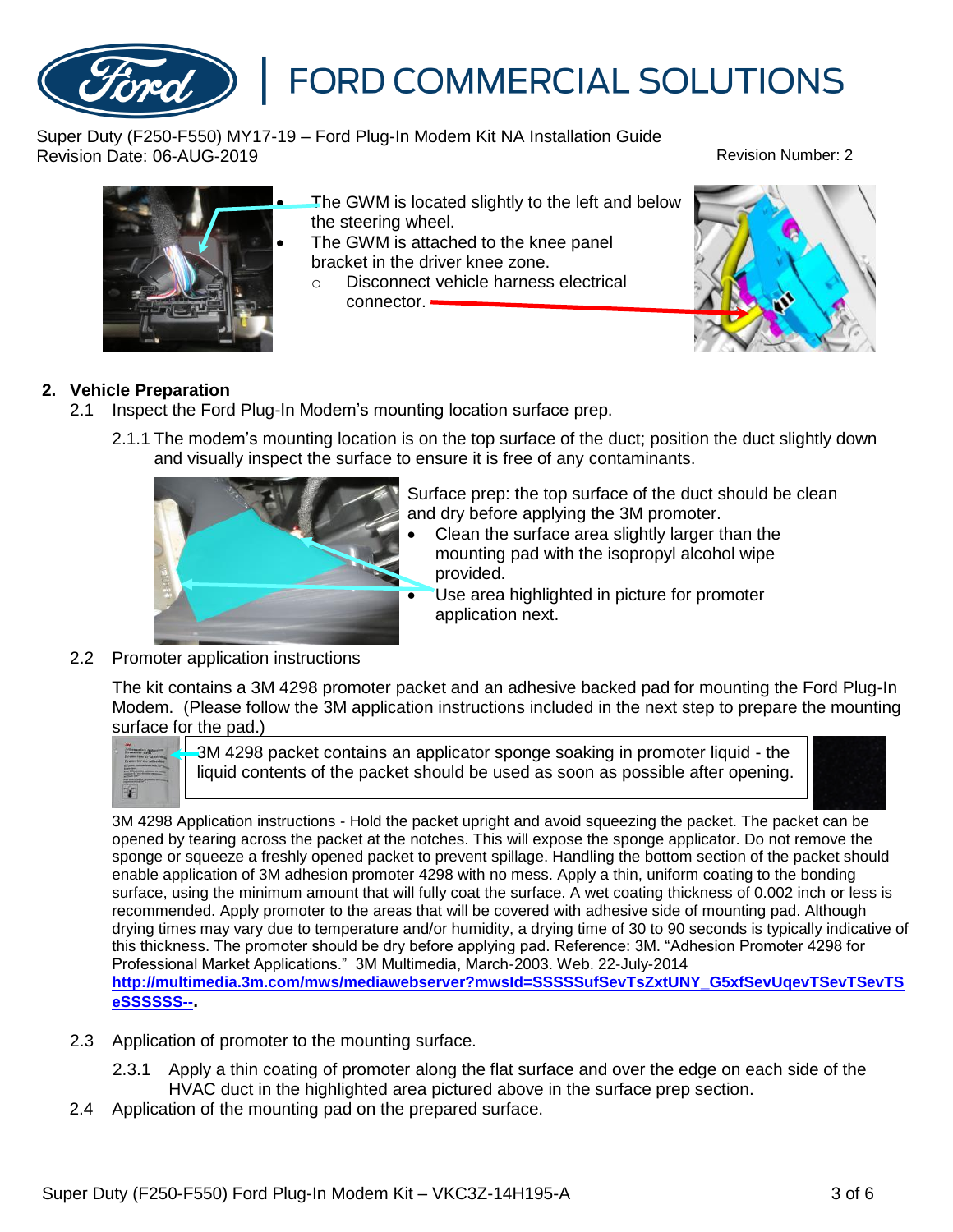Super Duty (F250-F550) MY17-19 – Ford Plug-In Modem Kit NA Installation Guide Revision Date: 06-AUG-2019 Revision Number: 2

Note: the promoter must be dry before applying the mounting pad: dry time is 30 to 90 seconds and not more than one hour. Make sure the surface remains free from contaminants prior to pad application.

• Remove the clear plastic from the adhesive backing on pad and apply the pad to the prepared surface, aligning pad corner to left side of the duct, wrapping it over the right side of duct; use picture to the right to properly align pad. Firmly rub pad, removing any air bubbles trapped

## **3. Ford Plug-In Modem Kit 3-Way Harness Routing and Connections**

under it to ensure good adhesion to the duct.

3-Way Harness:

- Ford Plug-In Modem (modem) Connector
- Smart Data Link Connector (SDLC) **Connectors** 
	- o SDLC female connector
	- o SDLC male connector
- 3.1 The 3-Way harness is installed in the driver side foot well from the GWM up to the mounting surface.
	- 3.1.1 Install the 3-Way harness.
		- Connect the SDLC female connector to the GWM.
		- Connect the SDLC male connector to the vehicle harness electrical connector disconnected from the GWM earlier.
		- Route the harness modem connector up through the IP to the trim panel opening, above the duct mounting location.

**Note:** Connections to the GWM and vehicle harness are **critical.** Please insure secure connection before performing an ignition on and engine start.

- o Connect the harness modem connector to the Ford Plug-In Modem.
- $\circ$  Secure modem and harness modem connector with tie strap (see pictures below.)
	- Position the tie strap on the labeled surface of modem with the strap's head at the edge of the harness modem connector.
		- Wrap the free end of the tie strap around the modem and through the center of the connector without pinching wires.

The modem has a status LED used to check connectivity. The two key colors/significance are:

- White modem has power.
- Blinking green modem is receiving and transmitting vehicle data. (Requires engine start.)

**Note:** If the LED does not light up check each harness connection







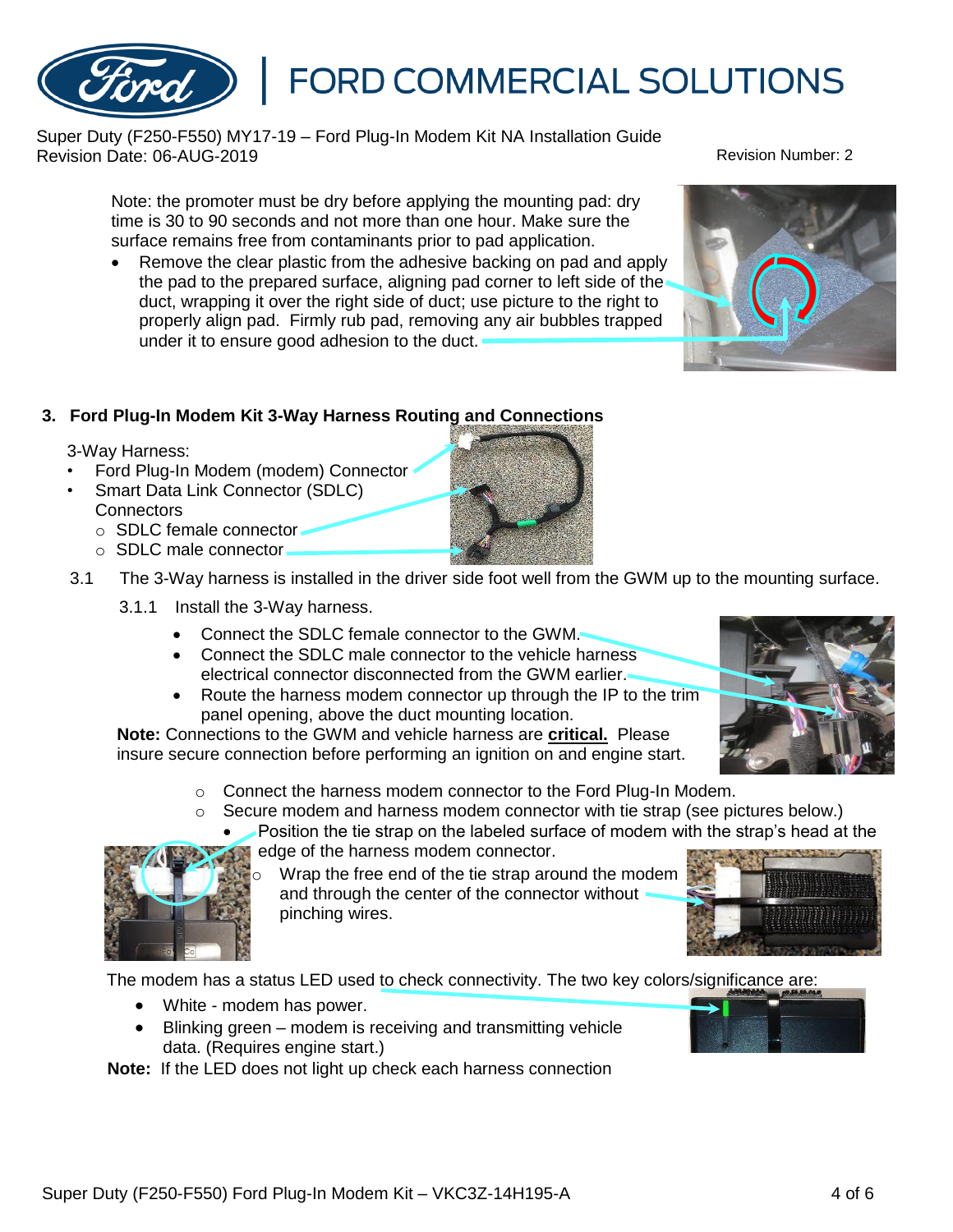## **4. Ford Plug-In Modem Modem Installation**

The Ford Plug-In Modem has two strips of dual lock attached to the modem case; the dual lock side attaches to the mounting pad; maintain separation between dual lock and mounting pad until modem is in its final position. (Use a slip of paper to assist with separation.)

- 4.1 Install the Ford Plug-In Modem on the duct.
	- Position the modem above the mounting pad with the harness routed towards the right, use picture to locate the modem properly.

Super Duty (F250-F550) MY17-19 – Ford Plug-In Modem Kit NA Installation Guide

- o The modem's location is critical; use paper between the modem and the pad, reposition the duct onto the locator pin while adjusting the modem's location to ensure clearance with the duct above it.
- Fasten the modem to the loop with the harness routed down and to the right.
	- o Hold modem and remove the paper.
	- o Press modem against mount and wiggle modem down into pad.

### **5. Ford Plug-In Modem Validation Process**

Validation of proper installation and confirmation that the Ford Plug-in Modem is receiving and transmitting data depends on both GPS and cellular network strength.

• To complete validation technicians will need access to the internet and the VIN and the Plug-in Modem ESN. The Plug-in Modem ESN is located on top of the Modem

FORD COMMERCIAL SOLUTIONS

- Finally, validation requires that the vehicle be on or running in the last 15 minutes. If the vehicle has been off for more than 15 minutes, please complete step 5.2 before attempting validation
- 5.1 Insert the key into the ignition.
- 5.2 Start the engine.
	- Turn the ignition on,
	- Start the engine,
	- Run engine for 30 seconds, and
	- Turn the ignition to "Off". Wait up to 15 minutes with engine off before restarting (Modem vehicle configurations are down loaded in modem light sleep mode)
- 5.3 Access validation website: <https://cdvt.ford.com/>
- 5.4 Input VIN and ESN. If installation validation is successful, the website return screen will display all green indicators. Proceed to Step 5.7
- 5.5 If validation was not successful, please follow the following steps in order:
	- Step 1: Wait 30 seconds, re-enter the required information and submit again, if successful proceed to Step 5.7
	- Step 2: Verify that all of the electrical connector connections are fully inserted and secure. Follow the validation steps again beginning at Step 5.2, if successful proceed to Step 5.7
	- Step 3: If the plug-in modem has power and the modem display has a blinking green light, please ensure that the vehicle is in a location where its GPS location can be determined and there is a